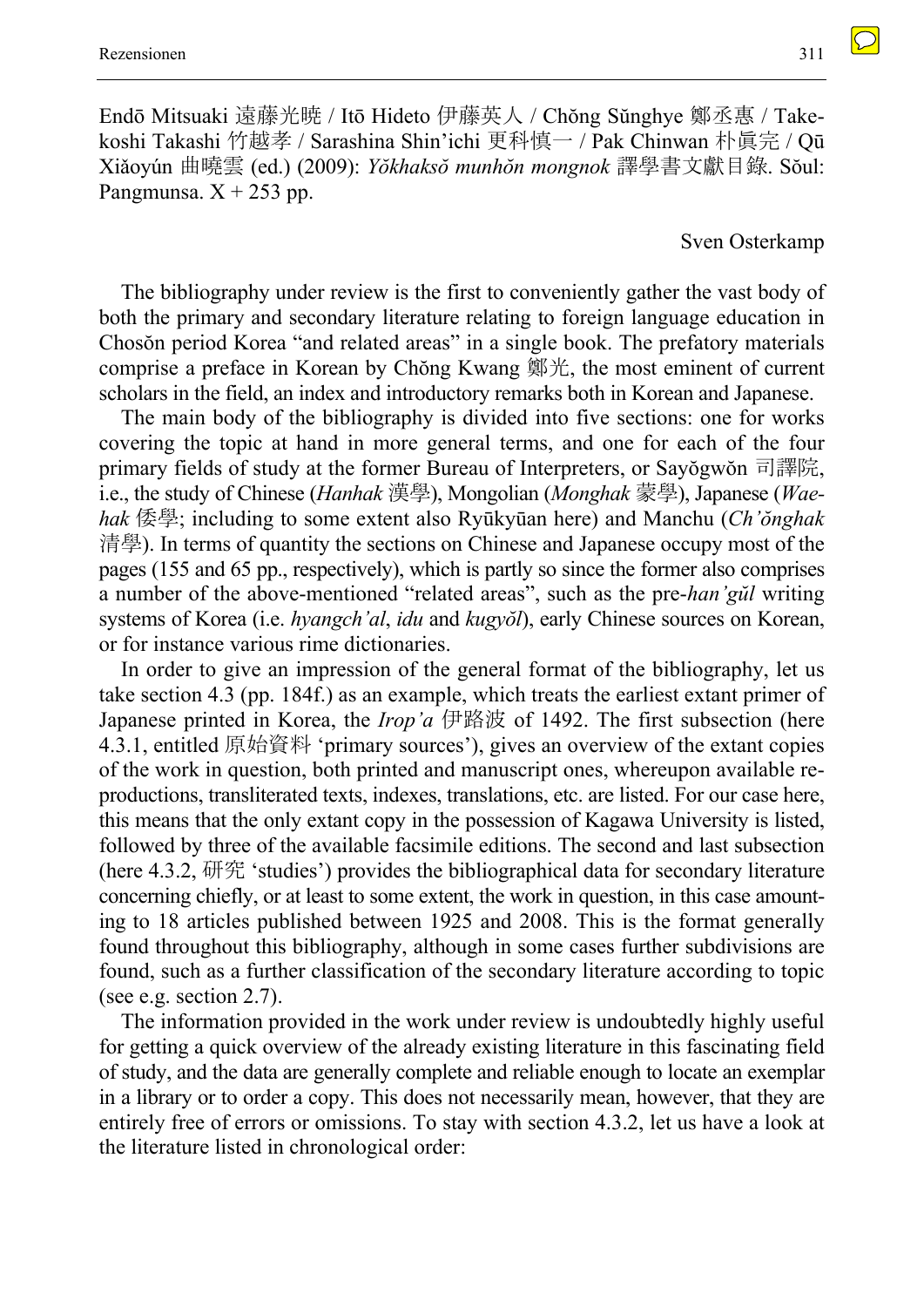Kanbara (1925), Hamada (1952), Kōno (1952) – These are also included in Kadai (1959: 3f., 57–65, 67–73, respectively) and Kyōdai (1965: 17–19, 20–32, 33–42).<sup>1</sup>

Takei (1960) – "朝鮮版" in the title should rather be "朝鮮板".

Yi (1965) – The full entry reads: "李基文 (1965)「成宗版『伊路波』에 對하여」『圖 書』8." Not only are the page numbers (3–[36]) missing here, but the title is not entirely correct either. It reads as follows in the original: "成宗板<伊路波>에 대하여".

Yasuda (1967) – Also reprinted in Yasuda (2009: 26–47).

Yasuda (1970) – "伊路波" in the title is an error for "伊呂波", as is also obvious from the article's content, which deals not with the work of 1492, but rather with the appendix to *Ch'ŏphae sinŏ* entitled "Iryŏp'a" 伊呂波 (on which cf. further below).

Yasuda (1971, 1972) – Reprinted in Yasuda (2009: 3–25, 48–79).

Fukushima (1974) – "  $[$  含飜刻  $]$  " is not actually part of the original title.

Yoshimi (1989) – The original has "五年" instead of "5 年", as it is given here (as well as "『伊路波』" instead of "「伊路波」").

Yasuda (1992) – The same author's *Kokugoshi-no chūsei*, in which this article was reprinted, came out in 1996, not 1995. (The same error is also found elsewhere, e.g. on p. 178.)

Some of these errors may well derive from the CiNii bibliographical database (http://ci.nii.ac.jp/), in itself an invaluable resource, which agrees with the bibliography under review in several instances (Takei 1960; Yoshimi 1989; formerly also Fukushima 1974, though this has been corrected meanwhile [but not in the National Diet Library's Japanese Periodicals Index]). It is understood, however, that in order to compile a reliable bibliography consultation of the original works is indispensable – accordingly this will be one of the chief demands for a revised edition of this bibliography, which will hopefully materialize in the nearer future.

It is also obvious from the above examples that various inconsistencies are to be met with, for instance in regard to whether later reprints of a given study are mentioned or not. For Hamada (1952) and Kōno (1952) for instance, only one reprint is mentioned for each, while two more for each (i.e. those named above) are ignored.

Another striking inconsistency in need of remedy is the fact that whenever the original printing blocks have been preserved to some extent for a given work, this is indicated for sources regarding Chinese and Manchu but never so for Mongolian or Japanese. Negligible quantity was certainly not an issue here, as the number of doubleleaves reprinted using the blocks kept at Kyōto University and Korea University amounts to no less than about  $250.<sup>2</sup>$ 

1

<sup>1</sup> Full references are provided together with the additions on Japanese and Ryūkyūan below.

<sup>2</sup> For reproductions see: (1) Kyōto teikoku daigaku 京都帝國大學 (1918): *Chōsen Shiyakuin Nichi-Man-Mōgogakusho dankan* 朝鮮司譯院日滿蒙語學書斷簡. Kyōto: Kyōto teikoku daigaku. (2) Chŏng Kwang 鄭光 / Yun Seyŏng 尹世英 (1998): *Sayŏgwŏn yŏkhaksŏ ch'aekp'an yŏn'gu* 司譯院 譯學書 冊板研究. (Inmun sahoe kwahak ch'ongsŏ; 17). Sŏul: Koryŏ taehakkyo ch'ulp'anbu. On a side note, at least some further printing blocks appear to be in private possession, as indicated by the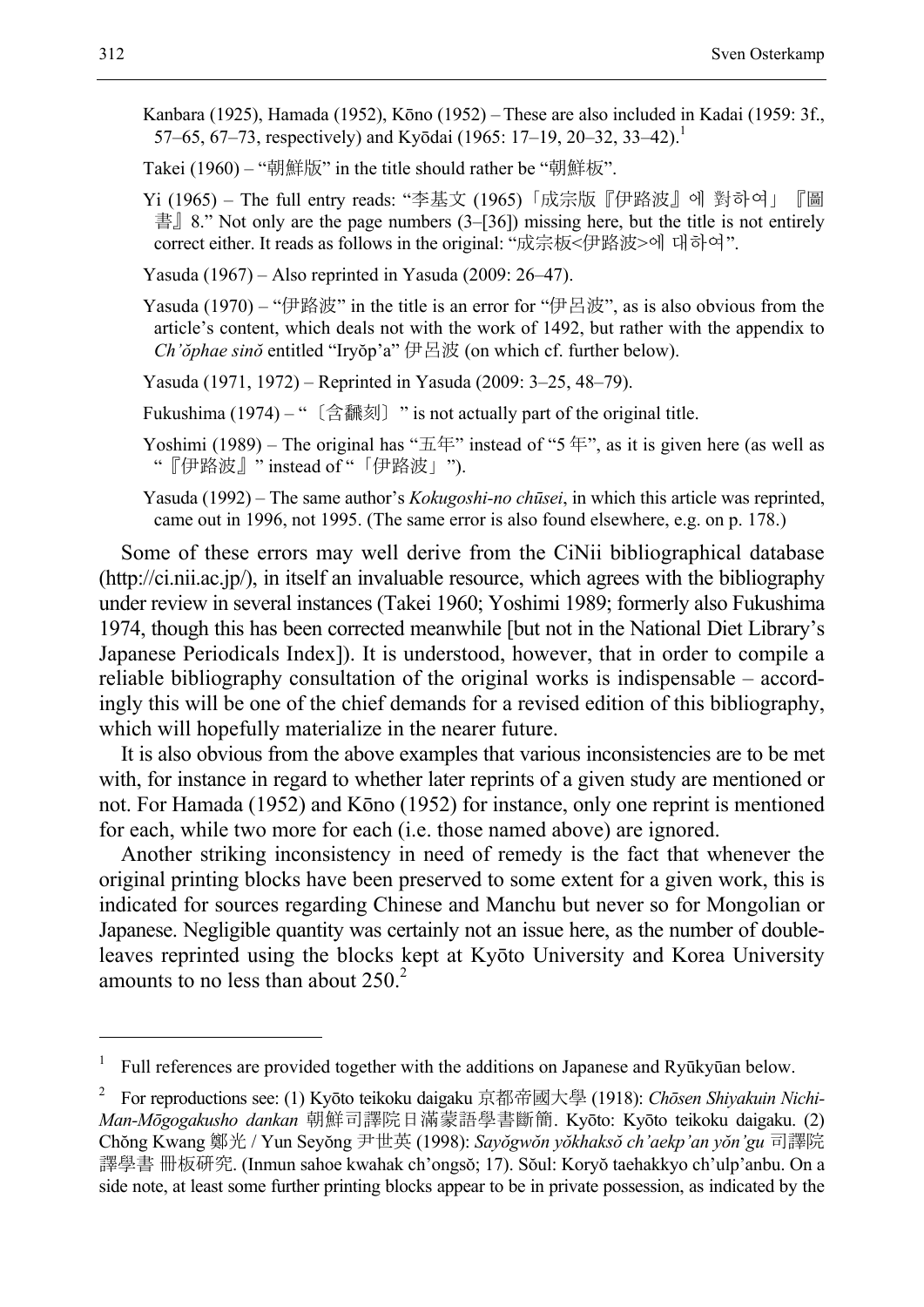Generally, prospective users would certainly be grateful to find even more detailed data in the sections on the primary sources, not limited to extant exemplars and printing blocks. Thus indications throughout as to which of the language(s) in the often bilingual originals are covered in case a transliterated text or an index is available would be welcome for instance. In addition, it would be useful if references to available digital reproductions – the number of which has, needless to say, increased considerably over the last few years – were included as well.

Leaving such issues aside, there is one further fact that needs to be addressed, namely the paucity of literature in Western languages that is taken into account. Even skimming the present bibliography is sufficient to reveal that the field is dominated by East Asian scholars, which in itself is not exactly unexpected. Of the relatively few Western language publications found here quite a number are in fact by East Asian scholars, conveying the impression that contributions by Western scholars are virtually non-existing. Now while it is certainly true that such contributions are generally considerably fewer in number, this impression is in need of rectification to some extent, as quite a number of available studies were in fact simply not taken into account.

Overall, the editors are to be congratulated for the fruits of their efforts, as we here hold in hand for the first time a highly useful guide to a vast and fascinating field of study – a valuable resource that will hopefully also help to attract further students, in East Asia and the rest of the world alike.

## **Notes and Additions**

Below, a number of notes and additions are provided, concentrating on primary sources as well as on secondary literature in Western languages. The order followed and the section numbers indicated are those of the bibliography under review to facilitate easier comparison.

### **2. Chinese**

1

**2.2.** Noteworthy Western-language studies on *hyangga* include Sasse (1988f.) and An (2007f.).

**2.4–5:** If only for a curious episode in the history of Oriental studies, it seems worthwhile to refer to Julius Klaproth (1783–1835) as the earliest Western scholar to discover the Chinese–Korean glossary in *Jīlín lèishì* 雞林類事 as a source for Korean (cf. Klaproth 1823: 333–343, as well as his later glossaries of Korean). In Japan, Ishibashi Makuni 石橋真國 (1807?–1867) was probably among the earliest scholars to study this glossary and the one in *Cháoxiǎn-guǎn yìyǔ* 朝鮮館譯 語 in some detail, as is evident from his little noticed *Onmon onshaku* 諺文音釋 (preface dated 1864; manuscript in the possession of Kyōto University, Library of the Faculty of Letters, shelfmark "Philology|2D|26").

**2.6.4:** Frequent reference to the *hanhak* materials is made in various studies into Chinese historical phonology by Coblin (2000, 2001, 2002, 2007).

fact that one such block, spanning pages I/9a–b and I/10a–b of the dictionary *Waeŏ yuhae* 倭語類 解 (early 1780s), was offered for sale at an internet auction in June 2010.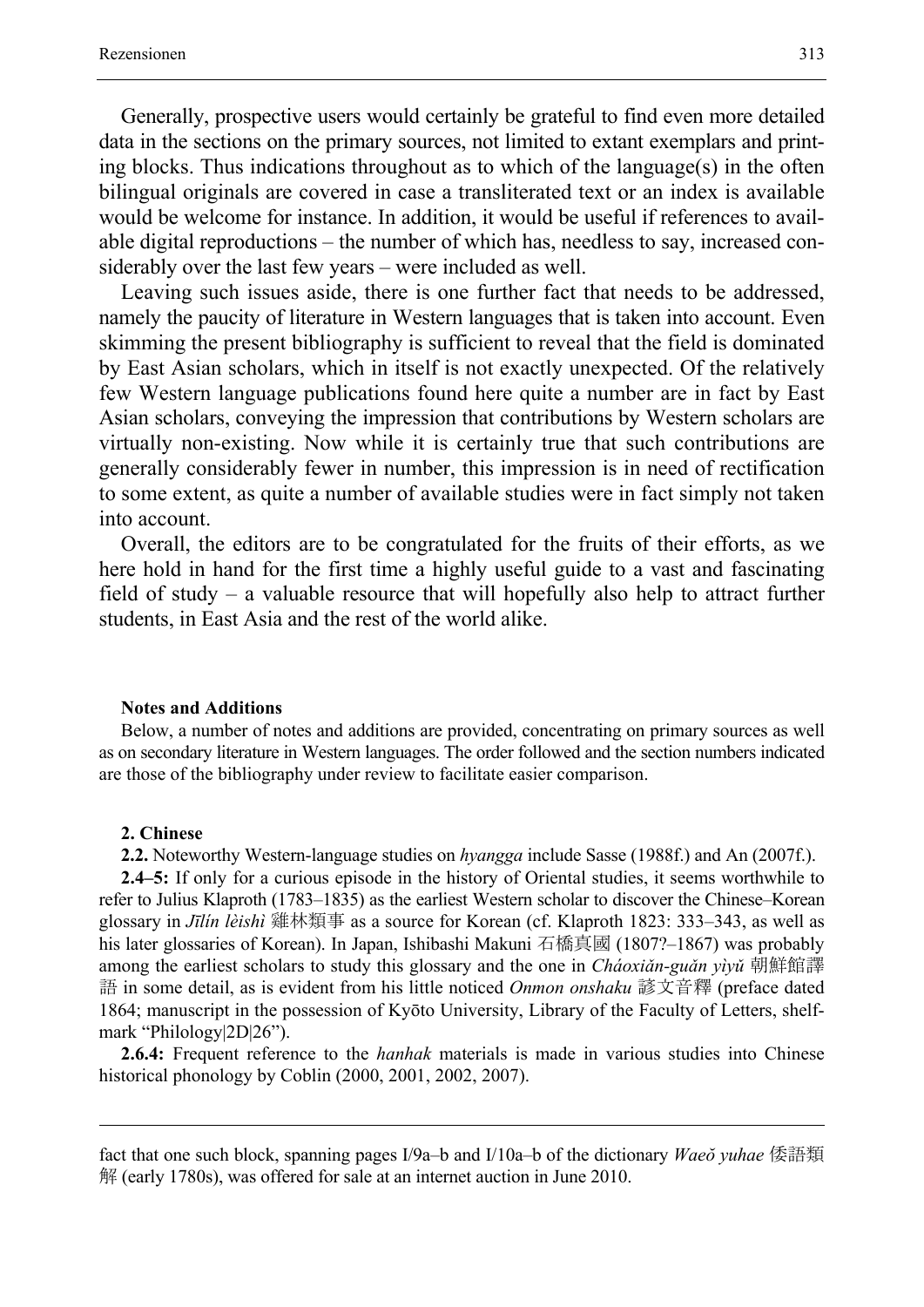**2.7, 2.15–17:** There are several relevant collections that do not seem to have been taken into account, such as the Naitō Collection at Kansai University (catalogued in Kandai 1989–1996) and a collection of over 80 Korean manuscripts and block-prints in the Library of the Faculty for Oriental Studies at St. Petersburg National University ("SPbU" in the following; first described in Trotsevich/ Guryeva 2008). Likewise, only fragments of the rich collection at the Manuscript Department of the Institute of Oriental Manuscripts ("IOM") at the Russian Academy of Sciences have found their way into this bibliography (the most recent catalogue being Trotsevich/Guryeva 2009, which also comprises a facsimile of William George Aston's own manuscript catalogue; the collection had earlier been described in Petrova 1956/1963 and Hayashi/Kornicki 1991). The various textbooks of Chinese found in these collections are as indicated below.

**2.7 (a-7)** Two further block-prints of *Chunggan Nogŏltae* 重刊老乞大 are found in St. Petersburg (SPbU: "Xyl. 1885"; IOM: "D 29 (F 52)").

**(a-8)** Several further complete and incomplete prints of *Chunggan Nogŏltae ŏnhae* 重刊老乞 大諺解 are found in Ōsaka (Naitō: "L21\*\*3\*1949", "L21\*\*4\*678" [the latter consists of vol. II only]), St. Petersburg (SPbU: "Xyl. 1886" [vol. II only]; IOM: "D 18") and also in the Harvard-Yenching Library (shelf-mark "TK 5161 4430" [vol. I only]).

**(b-4)** *Pak t'ongsa sinsŏk ŏnhae* 朴通事新釋諺解 is likewise found in the Naitō Collection  $("L21***3*1950"$  [vols. II and III only]) and in St. Petersburg (SPbU: "Xyl. 1883").

**2.15:** Both *Hwaŭm kyemong* 華音啓蒙 and *Hwaŭm kyemong ŏnhae* 華音啓蒙諺解 are also found in St. Petersburg (IOM: "D 25 (F 37a)" and "D 17")

**2.16:** Two further exemplars can be added to the list of extant copies of *Hwaŏ yuch'o* 華語類抄 (Naitō: "L21\*\*3\*1951"; IOM: "C7"). The latter actually contains a list of different works, starting with the well-known *Qiānzìwén* 千字文 and *Bǎijiāxìng* 百家姓 and only ending in *Hwaŏ yuch'o* itself; such a compilation is also found at Kyōto University ("Philology|2D|54").

**2.17:** An incomplete print of *Yŏgŏ yuhae* 譯語類解 is preserved in the Naitō Collection ("L21\*\*3\*1952" [vol. II and suppl. vol. only]).

**2.18:** A manuscript copy of Nam Isŏng's 南二星 *Ŏrokhae* 語錄解 (1669) is kept in the Asami Collection at the University of California, Berkeley ("Asami 12.4", digitally available at http:// www.archive.org/details/mulmyonggoorokha00rich). It is bound together with a manuscript of *Mulmyŏnggo* 物名考, together forming a fascicle entitled *Suŭng pigo* 詶譍備考.

- An, Jung-Hee (2007–2008): *Studien zur Entzifferung der Schrift altkoreanischer Dichtung.* (Veröffentlichungen des Ostasien-Instituts der Ruhr-Universität Bochum; 50–51). 2 vols. [*Band I. Zur Entschlüsselung altkoreanischer Lieder: Die Koryŏ-Hyangga* / *Band II. Konkordanz der Koryŏ-Hyangga*]. Wiesbaden: Harrassowitz.
- Coblin, W. South (2000): "A Brief History of Mandarin". In: *Journal of the American Oriental Society* 120.4: 537–552.
- (2001): "'Phags-pa Chinese and Standard Reading Pronunciation of Early Míng: A Comparative Study". In: *Language and Linguistics* 2.2:1–62.
- —— (2002): "Reflections on the Study of Post-Medieval Chinese Historical Phonology". In: Ho Dah-an (ed.): *Papers from the Third International Conference on Sinology, Linguistics Section, Dialect Variations in Chinese.* Taipei: Institute of Linguistics, Preparatory Office Academia Sinica, pp. 23–50.
- —— (2007): *A Handbook of 'Phags-pa Chinese.* Honolulu: University of Hawai'i Press.
- Hayashi Nozomu 林望 / Kornicki, Peter (1991): *Early Japanese Books in Cambridge University Library. A Catalogue of the Aston, Satow and von Siebold Collections.* (University of Cambridge Oriental Publications; 40). Cambridge: Cambridge University Press.

Kandai = Kansai daigaku toshokan 関西大学図書館 (ed.) (1989–1996): *Kansai daigaku shozō Naitō bunko risuto* 関西大学所蔵内藤文庫リスト 1–5. Ōsaka: Kansai daigaku toshokan.

Klaproth, Julius (1823): *Asia Polyglotta.* Paris: A. Schubart.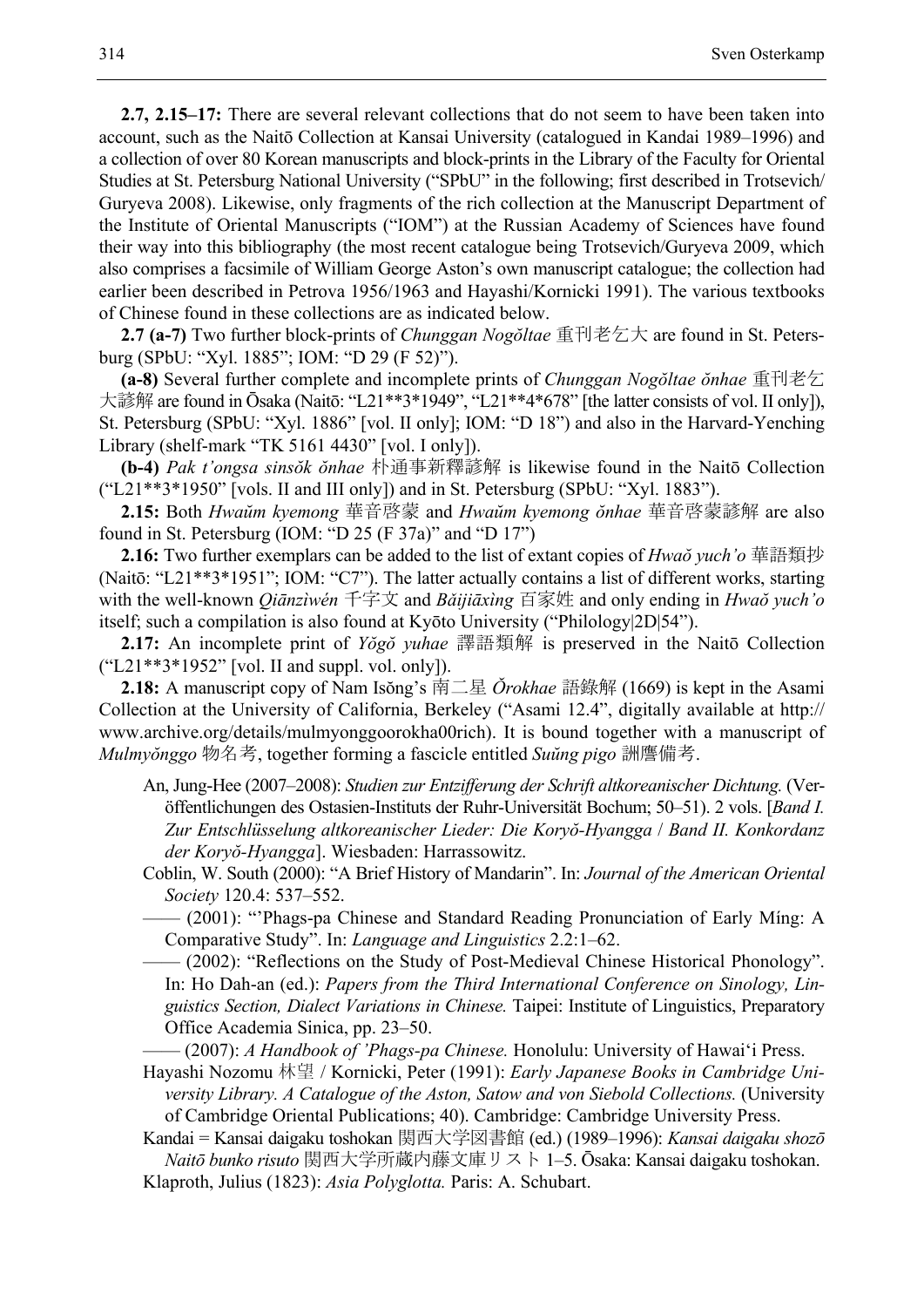- Petrova = Петрова, О.П. (1956): *Описание письменных памятников корейской культуры. Выпуск I.* Москва, Ленинград: Издательство Академии Наук СССР.
- —— (1963): *Описание письменных памятников корейской культуры. Выпуск II.* Москва: Издательство восточной литературы.
- Sasse, Werner (1988–89): *Studien zur Entzifferung der Schrift altkoreanischer Dichtung.* (Veröffentlichungen des Ostasien-Instituts der Ruhr-Universität Bochum; 37). 2 vols. [*Bd. I. Theorie und Praxis der Entzifferung* / *Bd. II. Konkordanz. Teil 1. Silla-Hyangga*]. Wiesbaden: Harrassowitz.
- Trotsevich/Guryeva = Троцевич, А.Ф. / Гурьeва, А.А. (2008): *Описание письменных памятников корейской традиционной культуры. Выпуск I: Корейские письменные памятники в фонде китайских ксилографов восточного отдела Научной библиотеки Санкт-Петербургского государственного университета.* Cанкт-Петербург: Издательство Cанкт-Петербургского университета.
	- —— (2009): *Описание письменных памятников корейской традиционной культуры II: Корейские письменные памятники в рукописном отделе Института восточных рукописей Российской академии наук.* Cанкт-Петербург: Издательство Cанкт-Петербургского университета.

### **3. Mongolian**

**3.2:** Another manuscript of *Mongŏ nogŏltae* 蒙語老乞大 is kept at Kyōto University (Library of the Faculty of Letters, shelf-mark "Philology|2C|64"). It was apparently directly copied from a printed edition, probably early in the 20th century, and comprises in two fascicles the first two (out of eight) volumes of the original's main text besides the Chinese and Mongolian prefaces as well as the outline grammar of Mongolian (*ŏrokhae* 語錄解). An ownership seal in red reading "宮﨑" is found in several places – might this refer to Miyazaki Ichisada 宮﨑市定 (1901–1995), who graduated from what was then Kyōto Imperial University in the same year the manuscript entered the collection (on 29.IV.1925, according to the library's stamp)?

Yet another manuscript spanning all eight volumes is kept at Hanyang University (Paiknam Library & Academic Information Center; "412.75- $\frac{12}{5}$  63"). Also in need of checking is a complete (printed?) exemplar in eight fascicles preserved at the Harvard-Yenching Library ("K 5805.08 4184 FOLIO").

**3.3:** The manuscript of *Mongŏ yuhae* 蒙語類解 preserved in the Library of Congress carries the shelf-mark "Orientalia (Korean) A161.2". It has been digitized and made available online via the Korean Old and Rare Collection Information System (KORCIS, http://www.nl.go.kr/korcis/).

**3.5:** Why is *Samhak yŏgŏ* 三學譯語 mentioned here for Mongolian and in section 4.7 for Japanese, but nowhere with reference to Manchu?

#### **4. Japanese and Ryūkyūan**

**4.1:** Lewin (1971) is an overview, likely the earliest of its kind in a Western language, of the various Korean works on Japanese known at that time of writing. Wenck (1959) is to be credited as the first Western scholar to make extensive use (not only) of the Korean sources on Japanese in the context of historical phonology, just as Martin (1987) later did for instance.

**4.3:** The facsimile found in Yi (1965: 14–[36]) should be listed as well. Also, transliterated versions of the Japanese main text are found in Kadai (1959), Kyōdai (1965), Ōtomo et al. (1972) – which also contains an index of the entire text – and Fukushima (1974). Finally, a digital reproduction of the only extant copy is made available at the website of Kagawa University Library (http://www.lib.kagawa-u.ac.jp/www/kicho/iroha/iroha.html).

Western publications making use (primarily) of *Irop'a* as a source for Japanese historical phonology include Lange (1969, 1971, 1973 [esp. 35f., 130f.]) and Unger (2009).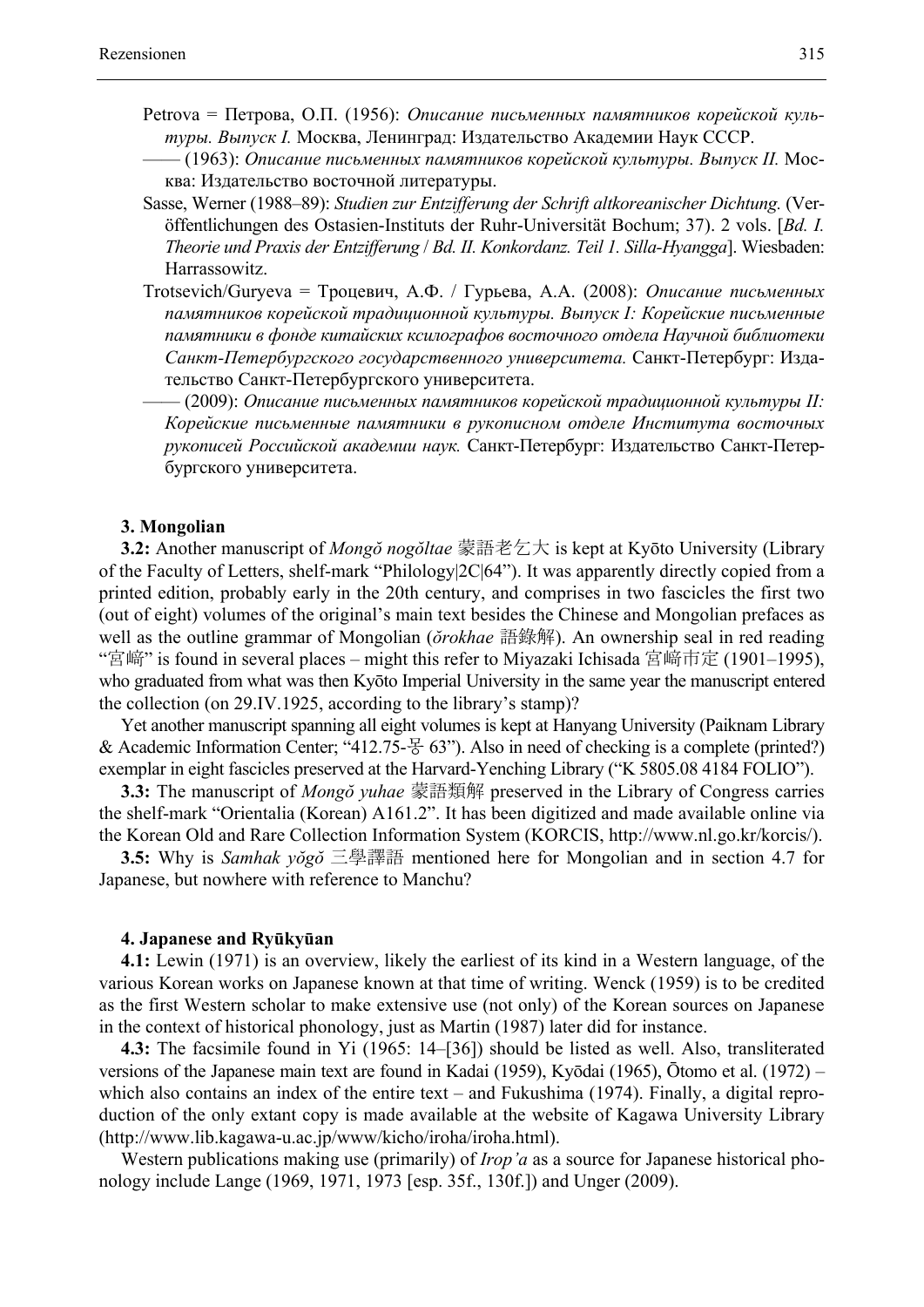**4.4:** It would be generally helpful to distinguish secondary literature dealing with the *Haedong chegukki* 海東諸国紀 (1471) as such from literature pertaining in specific to "Ŏŭm pŏnyŏk" 語 音飜譯 (1501), a somewhat later appendix on the Ryūkyūan language. Some more references in terms of the latter can be found in Ishizaki's (2001) comprehensive bibliography.

Missing from the bibliography are some Western studies making use of "Ŏŭm pŏnyŏk" in some way or another, such as Ledyard (1966 / 1998: 420, n. 66), Thorpe (1983: 285, 294) – whose vague references to a "Korean source of 1471" [sic!] signify no other source than this one – and more recently Hagers (1997). Note also Robinson (2006), a study on various manuscript copies of *Haedong chegukki*.

**4.5: (a)** Absent from the bibliography is Campbell (1993), who was first to translate substantial portions of *Ch'ŏphae sinŏ* 捷解新語 (1676) into English (namely vols. I–IV, IX).

**(c)** No mention is made of the incomplete exemplar of *Chunggan kaesu Ch'ŏphae sinŏ* 重刊 改修捷解新語 (1781) found at Seoul National University ("심악古 495.68 G155c3"). It is part of the Simak  $\hat{\psi}$  for Collection, which as its name indicates derives from the late Lee Soong-nyung [Yi Sungnyŏng] 李崇寧 (1908–1994), and apparently spans vols. IV–V, VII–IX and Xb–c.

Generally, an indication as to the presence or absence of the appendix on the Japanese script ("Iryŏp'a" 伊呂波) in the various extant copies of *Chunggan kaesu Ch'ŏphae sinŏ* would be desirable, for instance based on Tsuji (2007). Note however that Tsuji does not note its presence in the incomplete copy in the National Library of Korea (which incidentally has been digitized twice; see either the KORCIS website or preferably the Digital Hangeul Museum at http://www.hangeulmuseum.org/) although the eight double-leaves of the appendix and even the two of the colophon are to be found – however not at the end of vol. Xc (which is missing here altogether), but together with vol. Xa.

Speaking of the appendix, which had long been assumed to have originally been printed as a separate work and appended to some copies of *Chunggan* only later (see e.g. Hamada in Hamada/Fukushima 1965, Yasuda 1970): In 2010 such a separate print has been discovered by this author, namely as "Borg.cin.400" in the Borgia Cinese collection at the Biblioteca Apostolica Vaticana. It's original owner, Stefano Borgia (1731–1804), had received this work in the late 18th century from a certain brother Romualdus in Peking – in all likeliness Polish Franciscan Romuald Kocielski (1750–1791; Luó Jīzhōu 羅機洲 or also Luó Jīshū 羅機淑 in Chinese). Romuald must have received this work from a Korean, possibly an interpreter accompanying an embassy to the Chinese capital. What makes this separate appendix especially valuable is the fact that it is heavily annotated in Chinese (presumably written by the same Korean who presented it to Romuald, but in any case undoubtedly by a Korean) and indicates how at least one individual actually pronounced the *han'gŭl* glosses used to transcribe Japanese – namely in a way reflecting then-current sound changes within Korean. Furthermore, this work is not only the earliest known *yŏkhaksŏ* ever to have reached the West, it is also one of the first works (or even *the* first?) printed in Korea and at least in part in *han'gŭl* to have done so. In fact, Spanish Ex-Jesuit Lorenzo Hervás (1735–1809) can be demonstrated to have worked with Borgia's possession shortly after its arrival in Rome, already in 1798 or earlier, namely in the context of his unpublished *Paleografìa universal* and especially its section treating the Korean and Japanese writing systems, which heavily draws upon this "Iryŏp'a" – and which would have been the earliest Western account of *han'gŭl* had it been published in 1798.

**(d)** What appears to be an exact manuscript copy of *Ch'ŏphae sinŏ munsŏk* 捷解新語文釋, covering in four fascicles the entire main text as well as the appendix, is found in the National Library of Korea (shelf-mark "古 331-3", originally "古 01688", i.e. when it was first registered in 1949 [the library's stamp reads 檀紀 4282.11.15]). Digitally available via the KORCIS website.

**4.6:** A facsimile of *Pangŏn chipsŏk* 方言輯釋 was also inserted in the journal *Ilbonhak* (6 [1987]: 221–293; covering the first two vols. only; all published?). — Also, why is this work mentioned only in section 4, i.e. only with reference to Japanese, but not in the other sections?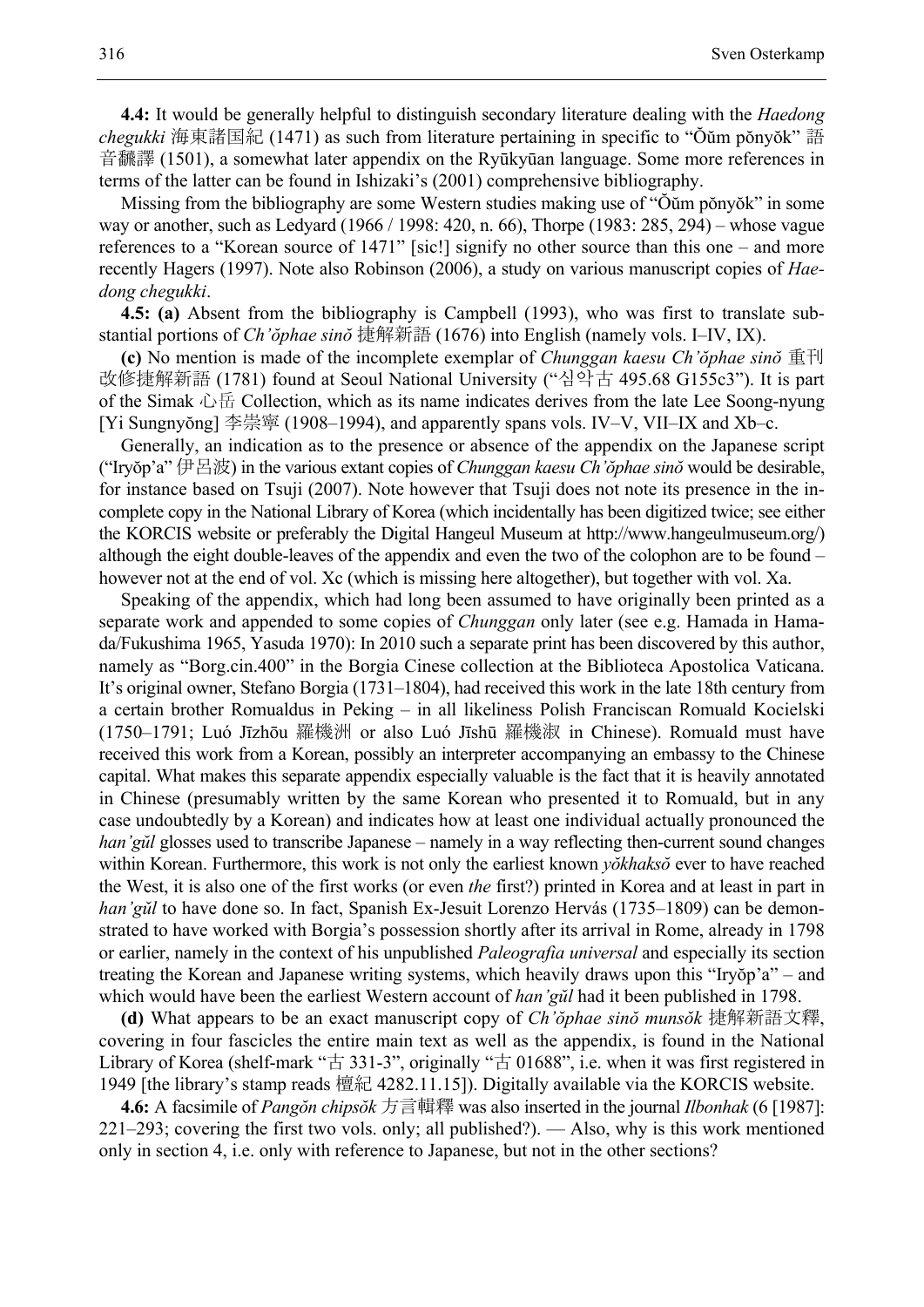1

**4.8:** The present author discovered a third exemplar of *Waeŏ yuhae* 倭語類解 during the year 2010, namely the one formerly in the possession of Philipp Franz von Siebold. As already assumed by Hamada (1977: 204), there can be little doubt that it was exactly this copy that was put into use for the *Translation of a comparative vocabulary of the Chinese, Corean, and Japanese languages* (or *Chosŏn wiguk chahoe* 朝鮮偉國字彙, 1835), prepared by Walter Henry Medhurst (whose pseudonym is by the way not "Philo Sinensi", as here on p. 215, but "Philo Sinensis"): Not few pages in Siebold's copy are slightly worm-eaten, sometimes leading to text loss (usually however not going beyond a single *han'gŭl* letter becoming illegible), and a closer comparison of such problematic areas with the corresponding text in Medhurst's work yields the result that the former was certainly involved in the compilation of the latter.<sup>3</sup> Shortly after Siebold's death this exemplar was sold by his son Alexander to Alexander Lindsay, 25th Earl of Crawford, and it was not before 1901 that the Chinese collection of Bibliotheca Lindesiana was bought for the newly founded John Rylands Library in Manchester, where the work is preserved up to the present day (shelf-mark "Crawford Chinese 435"). It comprises the index and main text of both volumes as well as the appendix on *kugyŏl*, but lacks the second appendix as well as the colophon (the former of which is only found in the copy of the late Kanazawa Shōzaburō, the latter in both other copies).

See the Digital Hangeul Museum for a digital reproduction of the copy of *Waeŏ yuhae* in the possession of the National Library of Korea.

**4.9–10:** One wonders why the dates even for the Japanese prints of *Ringo taihō* and *Kōrin shuchi* are given using Korean and Chinese era names only, whereas the Japanese era names are not given at all (which also applies to some other cases).

**4.9:** The University of Tsukuba manuscript of *Ringo taihō* 隣語大方 is digitally available via Tulips (https://www.tulips.tsukuba.ac.jp/), as is the 1882 print via the Digital Library from the Meiji Era (http://kindai.ndl.go.jp/).

Besides the late Edo manuscript mentioned in the bibliography (the shelf-mark of which is "國文學|8G|濱田文庫|A1-81"), the collection of the late Hamada Atsushi also comprises another, unmentioned one ("國文學|8G|濱田文庫|A1-82"). As indicated by its title, *Teisei Ringo taihō* 訂 正隣語大方, this manuscript is closely related to the printed edition published under the same name in 1882 and likewise comprises 9 vols. in 3 fascicles. On closer inspection the two turn out to be non-identical however: the manuscript lacks the preface of the 1882 edition and indicates neither the compiler's nor the printer's name. There are also slight differences scattered throughout the Korean main text and its Japanese translation. Obviously the Korean main text was written (copied?) first and the accompanying translation into Japanese only later, as only the latter but not the former abruptly ends in the middle of vol. VII. Likewise unmentioned is another manuscript at Kyōto University, entitled *Kōwa, Ringo taihō nukigaki* 講話隣語大方抜書 (shelf-mark "Philology|2D| 41b"), which contains excerpts from the two works named in its title (plus an apparently unrelated brief text relating to the island of Kinkasan in Mutsu province).

Among the exemplars of the 1790 print the one formerly in the possession of Kanazawa Shōzaburō is missing (cf. Kanazawa 1910: #5; 1933: #37).

**4.10:** Entirely unmentioned among the manuscripts of *Kōrin shuchi* 交隣須知 is one dated 1894 and preserved in the Harvard-Yenching Library ("TK 5973.08/1443.2"), where a digitized

<sup>3</sup> To give just one example: On page I/5a of the original *Waeŏ yuhae*, Japanese *mijikai* 'short' is written as *mizikkai* 미시까이, whereas Medhurst (1835: 5a) writes *ni* 니 instead of *zi* 시. Now Siebold's former exemplar is slightly worm-eaten here, with a hole covering almost the entire letter  $z \Delta$ , leaving little more than the lower left corner of the triangle behind – which was apparently misinterpreted as the remnants of an  $n \text{ } \text{\textbackslash}$ . A number of similar cases are scattered throughout the work, especially its first volume (which is somewhat less well preserved in Siebold's former exemplar).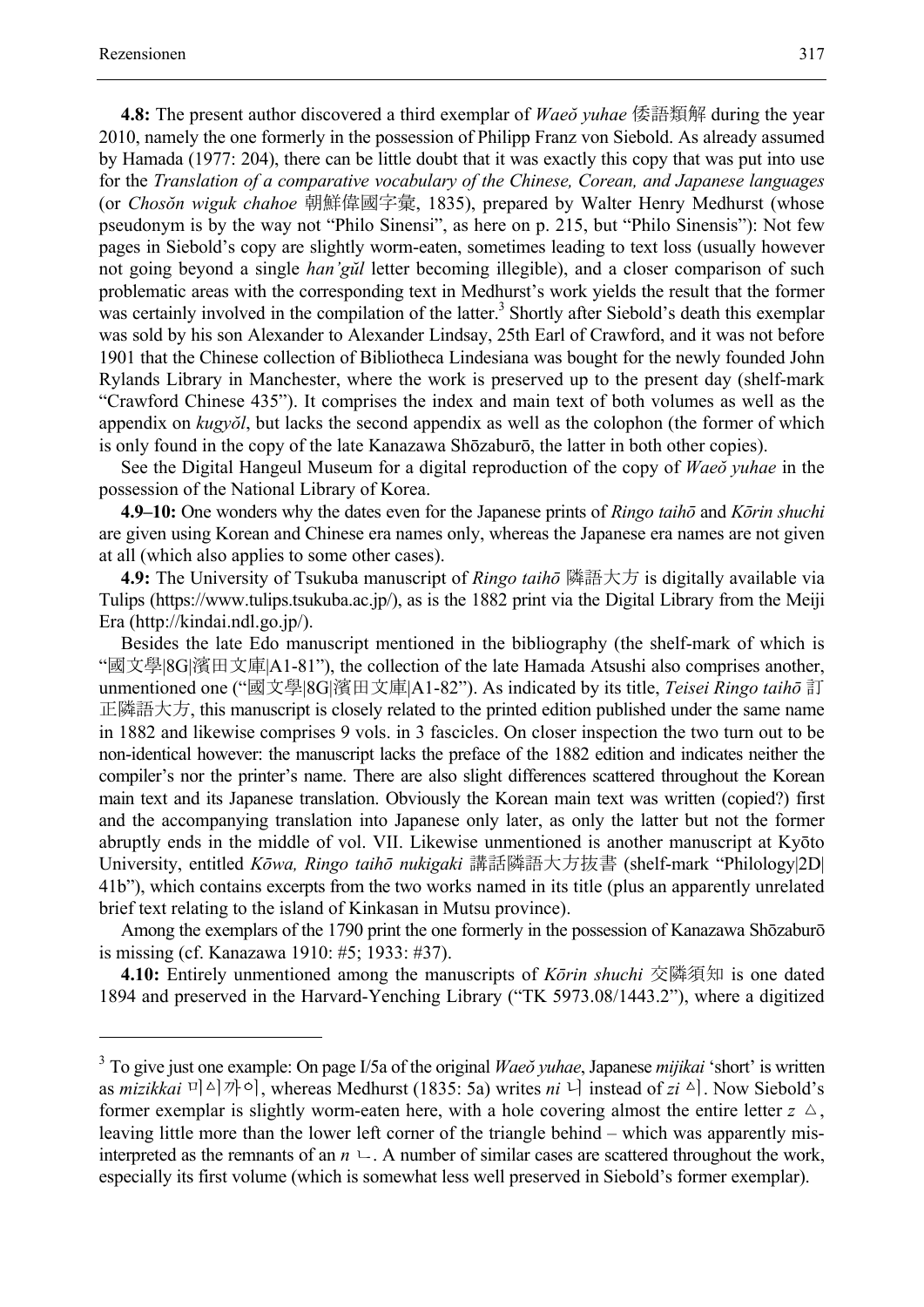version has been prepared (http://pds.lib.harvard.edu/pds/view/12871300). As earlier noted by Hŏ (2001) for instance, it belongs to a group of manuscripts copied in the late 19th and early 20th centuries by a certain 橋本彰美, 4 and appears to be based on the 1883 printed edition (*Saikan Kōrin shuchi* 再刊交隣須知), which is also found in the same collection ("TJ 5973.01 1443.1"). Another manuscript of the same print is kept at the Academy of Korean Studies ("B13JD-1").

Of greater interest in terms of content is the text of *Kōrin shuchi* as contained in the manuscript entitled *Kango kaiyu hayabiki* 韓語開諭早引 at Kyōto University ("Philology|2D|39b").

The alleged Cambridge University Library copy of the 1881 print ("FK.250.1") is actually a manuscript – or more precisely as it seems: originally two manuscripts deriving from distinct collections, which however happened to receive a common shelf-mark. According to Hayashi/Kornicki (1991: 149, #529) it consists of two fascicles copied in early Meiji times, one each from the collections of Aston (covering sections "天文 to 舟楫") and Heinrich von Siebold ("走獣 to 草卉, as well as 宮宅, 都邑 and 味臭" [= in the order of the named print, vol. II]). Their exact relation to the 1881 print and other versions of *Kōrin shuchi* is in need of further investigation.

Digitally available are several copies of the two 1883 editions (cf. Digital Hangeul Museum, KORCIS, Digital Library from the Meiji Era, etc.), as well as of the 1904 one (Tōkyō Keizai University, Sakurai Yoshiyuki Collection: http://archives.tku.ac.jp/).

**4.11:** Again, only Korean and Chinese era names are given, no Japanese ones; furthermore, the year given, 1781, is erroneous. Amenomori's manuscript of *Zen'ichi dōjin* 全一道人 is dated Kyōhō 享保 14 [= 1729], while the named edition of *Quànchéng gùshì* [*Kanchō koji*] 勸懲故事 was printed in Kanbun 寛文 9 [= 1669]. Also, the way the two are presented here suggests that the latter is a print of the same work as the former, which however is not actually the case.

**4.13:** Only a very limited number of Japanese sources on Korean are taken into account here, with no apparent criteria for their in- or exclusion. The most recent and comprehensive overview for materials dating from the Edo period is now provided by Minowa (2011), who also gives extensive references to the earlier secondary literature which is represented here only fragmentary. As for pre-Edo materials, some early studies on the numerals recorded in *Nichūreki* 二中歴 have been overlooked for instance, such as Shinmura (1916), Kanazawa (1938) etc.

**(a)** The full-text of *Haehaeng ch'ongjae* 海行摠載 is searchable via the Database of Korean Classics (http://db.itkc.or.kr/), while the manuscript of this collection in the possession of the National Library of Korea has been digitized (http://www.dlibrary.go.kr/). This also applies to the manuscript of *Pusang ilgi* 扶桑日記 in the Harvard-Yenching Library ("TK 3487.6 4810"; http://pds.lib. harvard.edu/pds/view/8003039). Especially notable are also the reproductions of numerous travelogues of embassies to Japan in Shin/Nakao (1993–1996). Also, Yi (1997: section 3.1.6) treats the Japanese words and names in several travelogues and should not be missing here.

**(b)** While probably generally known, the most relevant portions of *Kyakkan saisan-shū* 客館 璀粲集 are reproduced in Kyōdai (1965: 99–102).

**(c)** The Kyōto University manuscript of *Sō-Kan hitsugo* 桑韓筆語 is digitally available at http://edb.kulib.kyoto-u.ac.jp/exhibit/kichosearch/src/fuji3445.html.

**(d)** The list of extant printed and manuscript copies of *Chōsen monogatari* 朝鮮物語 (1750) is rather incomplete and should be complemented by the information provided by Minowa (2008), whose study is certainly the most detailed one up to date (but incidentally missing in the references, just as for instance Pak Chŏngja's several articles related to this work are entirely absent). Merely two additions concerning the print formerly in the possession of Naitō Konan as well as the Kyōto University manuscript (mentioned on pp. 430 and 429 respectively): The former is now found in the above-mentioned Naitō Collection ("L21\*\*4\*901"), complete in five fascicles. As for the latter

1

<sup>&</sup>lt;sup>4</sup> I.e., Hashimoto Akiyoshi? Hŏ reads the first name as Shōyoshi however.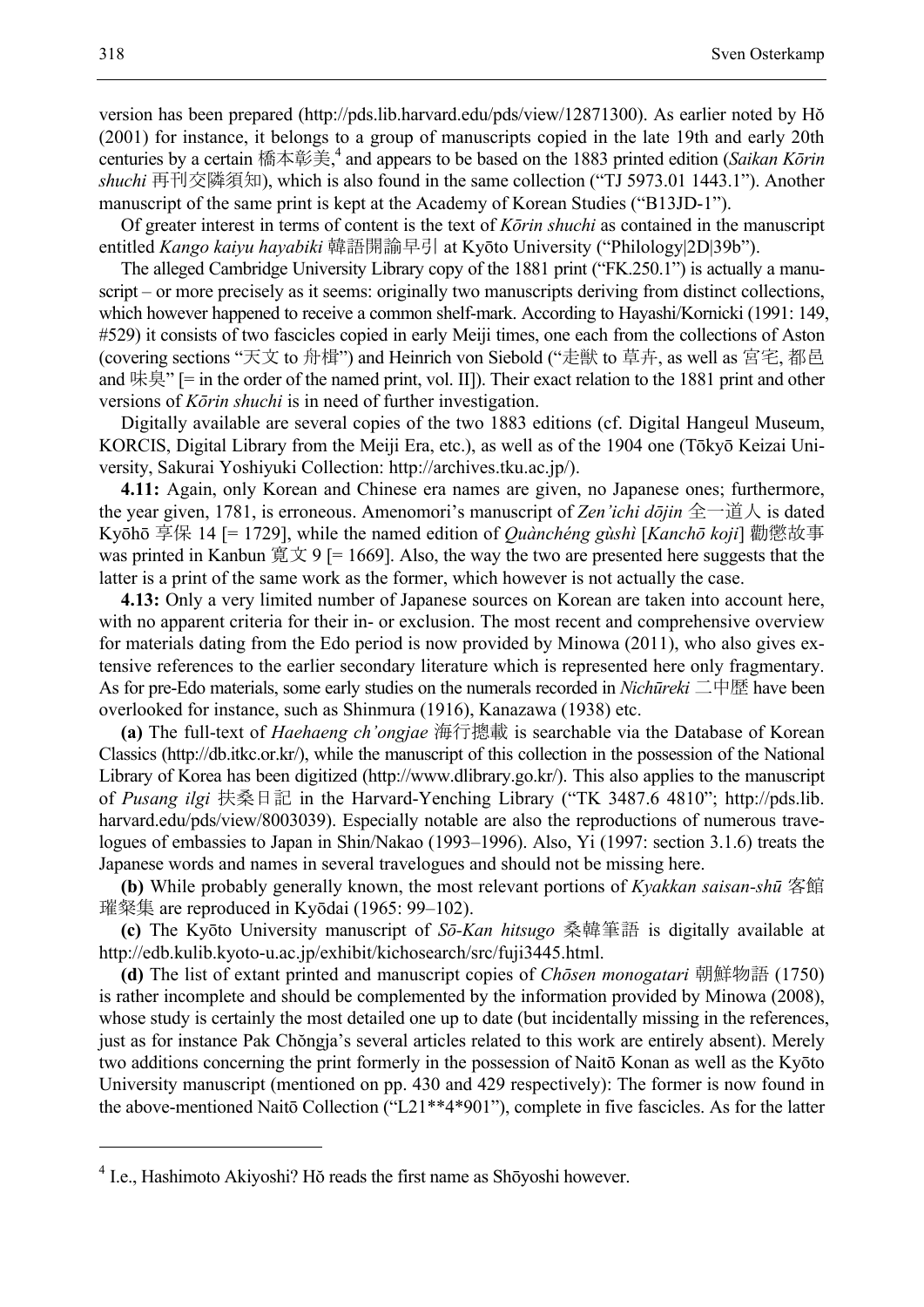("Philology|2D|34"), it was indeed faithfully copied straight from a printed edition. An examination of the relevant passages pointed out by Minowa (2008: 433f.) as differing from edition to edition yields the result that it can only have been copied from the National Diet Library exemplar and not any other extant one, including the print at Kyōto University. Of some interest in this manuscript are the notes added to the Japanese–Korean glossary at the end of vol. V, while the remainder is generally untouched.

Photographs of all five fascicles of Siebold's former exemplar in Leiden have been made available online (http://record.museum.kyushu-u.ac.jp/ntyou/top.html). On the role of *Chōsen monogatari* in the compilation of Siebold's *Nippon*, which also contains some portions of it translated into German, and some related questions see Osterkamp (2009).

**(g)** A German translation of *Nosongdang Ilbon haengnok* 老松堂日本行錄 (1420) has long been available with Pack (1973).

- Campbell, Robert Elvin (1993): *The Pusan section of the "Shōkai shingo": Study and translation.* Ph.D. dissertation, University of California, Berkeley.
- Fukushima Kunimichi 福島邦道 (1974): "Chōsen-ban *Iroha* gōyō gengokaku-no kenkyū" 朝鮮板伊路波合用言語格の研究. In: *Jissen joshi daigaku bungakubu kiyō* 実践女子 大学文学部紀要 16: 1–18.
- Hagers, Steven (1997): "The Importance of a Korean Source on the Ryukyuan Language". In: Frellesvig, Bjarke / Starrs, Roy (eds.): *Japan and Korea: Contemporary Studies. Proceedings of the Fourth Nordic Symposium on Japanese and Korean Studies.* Aarhus: Aarhus University Press, pp. 34–43.
- Hamada Atsushi 浜田敦 / Fukushima Kunimichi 福島邦道 (1965): "Furoku kaisetsu" 附 録解説. In: Kyōdai 1965: 43–69.
- —— (1977): "Kinrin shokoku-ni kansuru jōhō: Chōsen" 近隣諸国に関する情報:朝鮮. In: Iwao Seiichi 岩生成一 et al. (eds.): *Shīboruto 'Nihon'-no kenkyū-to kaisetsu* シーボ ルト「日本」の研究と解説. Tōkyō: Kōdansha, pp. 198–207.
- Hŏ Kyŏngjin 허경진 (2001): "Kososŏl p'ilsaja Hasimot'o Syoyosi-ŭi haengjŏk" 고소설 필사자 하시모토 쇼요시의 행적. In: *Tongbanghakchi* 東方學志 112: 1–40.

Ishizaki Hiroshi 石崎博志 (2001): "'Gaikokugo-ni yoru Ryūkyūgo kenkyū shiryō' oyobi 'Ryūkyū-ni okeru kanwa' bunken mokuroku" 「外国語による琉球語研究資料」および「琉 球における官話」文献目録. In: *Nihon tōyō bunka ronshū* 日本東洋文化論集 7: 99–134.

- Kadai = Kagawa daigaku kaigaku jisshūnen kinen shuppan Iroha kankō iin 香川大学開学 十周年記念出版「伊路波」刊行委員 (1959): *Iroha* 伊路波. S.l.: Iroha kankō iin.
- Kanazawa Shōzaburō 金澤庄三郎 (1910): "Tōyōgo hikaku kenkyū shiryō" 東洋語比較研 究資料. In: Idem: *Kokugo-no kenkyū* 國語の研究. Tōkyō: Dōbunkan, pp. 228–237.
- —— (1933): *Takusokuan zōsho 61-shu* 濯足庵藏書六十一種. Tōkyō: Kanazawa hakushi kanreki shukugakai.
- —— (1938): "*Nichūreki*-ni mietaru Mōkogo" 二中歴に見えたる蒙古語. In: *Tōyōgaku kenkyū* 東洋學研究 7: 47f.
- Kyōdai = Kyōto daigaku bungakubu kokugogaku kokubungaku kenkyūshitsu 京都大学文 学部国語学国文学研究室 (ed.) (1965): *Kōji gonen Chōsen-ban Iroha* 弘治五年朝鮮 板伊路波. Kyōto: Kyōto daigaku kokubungakkai.
- Lange, Roland Albin (1969): "Documentary evidence for a palatalized /e/ series in Middle Japanese". In: *The Journal-Newsletter of the Association of Teachers of Japanese* 6.1: 47–50.
- —— (1971): "Bunken shiryō-ni han'ei-shita chūsei Nihongo e-retsu onsetsu-no kōgaisei"

文献資料に反映した中世日本語エ列音節の口蓋性. In: *Kokugogaku* 国語学 85: 36–42.

—— (1973): *The phonology of eighth-century Japanese. A Reconstruction Based upon Written Records.* Tōkyō: Sophia University. [= Ph.D. dissertation, University of Michigan, 1968.]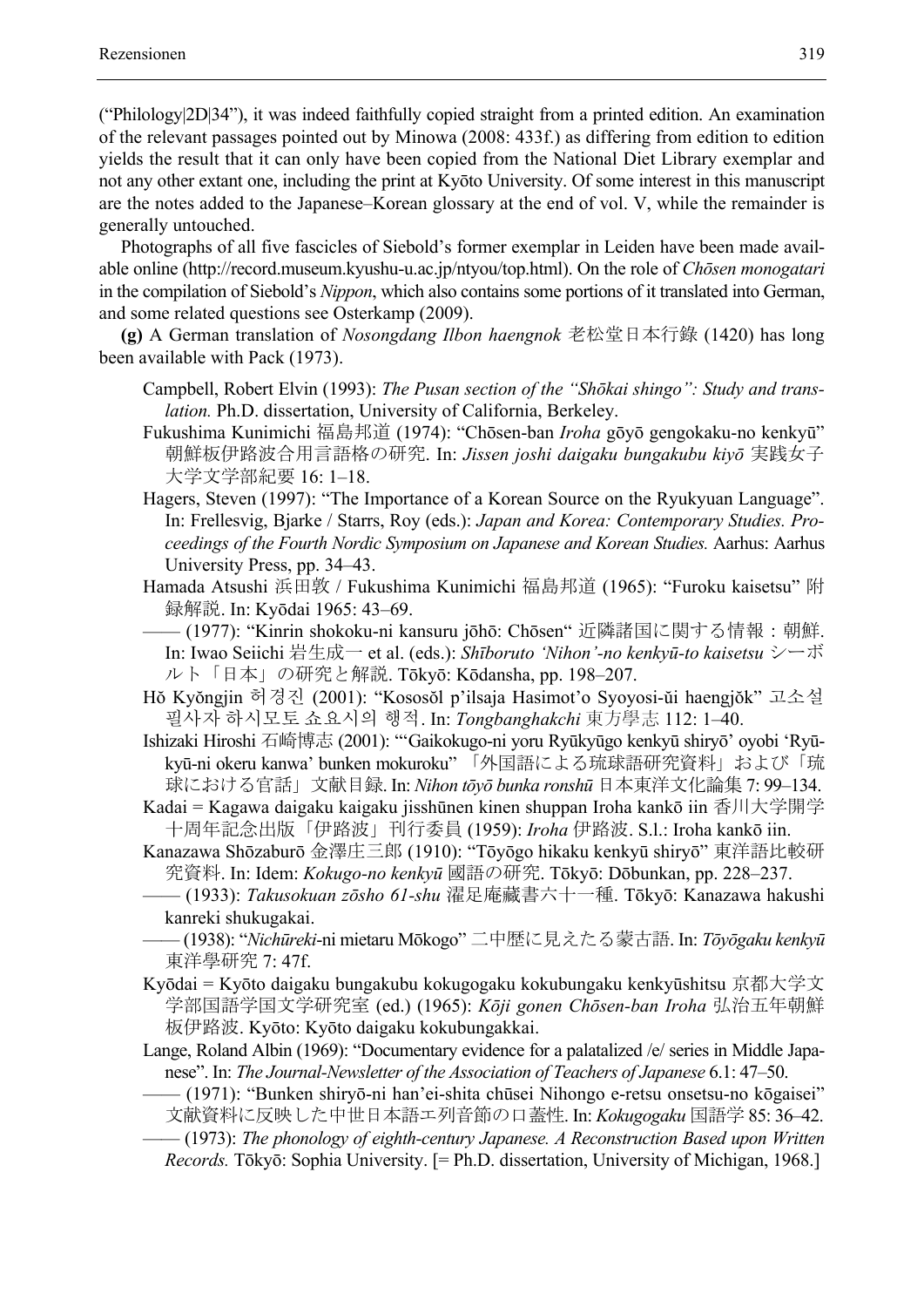- Ledyard, Gari K. (1966): *The Korean Language Reform of 1446.* Ph.D. dissertation, University of California, Berkeley = Idem (1998): *The Korean Language Reform of 1446*. (Kungnip kugŏ yŏn'guwŏn ch'ongsŏ 國立國語研究院叢書; 2). Sŏul: Sin'gu munhwasa.
- Lewin, Bruno (1971): "Alte Lehrbücher des Japanischen in Korea". In: Brüll, Lydia / Kemper, Ulrich (eds.): *Asien, Tradition und Fortschritt. Festschrift für Horst Hammitzsch zu seinem 60. Geburtstag.* Wiesbaden: Harrassowitz, pp. 389–406.
- Martin, Samuel E. (1987): *The Japanese Language Through Time.* New Haven, London: Yale University Press.
- Minowa Yoshitsugu 箕輪吉次 (2008): "*Chōsen monogatari*-no shohan-ni tsuite" 『朝鮮物 語』の諸版について. In: *Irŏ Ilmunhak yŏn'gu* 日語日文學研究 67: 425–443.
- —— (2011): "Edo jidai tsūzokusho-ni okeru Chōsengo kanagaki" 江戶時代通俗書にお ける朝鮮語仮名書き. In: *Irŏ Ilmunhak yŏn'gu* 日語日文學研究 76: 39–65.
- Osterkamp, Sven (2009): "Selected materials on Korean from the Siebold Archive in Bochum — Preceded by Some General Remarks Regarding Siebold's Study of Korean". In: *Bochumer Jahrbuch zur Ostasienforschung* 33: 187–216.
- Ōtomo Shin'ichi 大友信一 / Yamanouchi Junzō 山内潤三 / Kimura Akira 木村晟 (eds.) (1972): *Kōji gonen-ban Iroha: honbun-to sakuin* 弘治五年板伊路波 本文と索引. (Koten kankōkai sōsho 古典刊行会叢書; 1). Kyōto: Rakubunsha.
- Pack, Tchi-Ho (trans.) (1973): *Bericht des Nosongdang über seine Reise nach Japan aus dem Jahre 1420 (Nosongdang-Ilbon-haengnok).* (Veröffentlichungen des Ostasien-Instituts der Ruhr-Universität Bochum; 8). Wiesbaden: Harrassowitz.
- Robinson, Kenneth R. (2006): "Manuscript Copies of the Haedong chegukki. Based upon Two Texts Printed in 1512". In: *Ilbon sasang* 日本思想 10: 243–291.
- Shin Gisu 辛基秀 / Nakao Hiroshi 仲尾宏 (eds.) (1993–96): *Taikei Chōsen tsūshinshi: Zenrin-to yūkō-no kiroku* 大系朝鮮通信使:善隣と友好の記録. 8 vols. Tōkyō: Akashi shoten.
- Shinmura Izuru 新村出 (1916): "Kokugo oyobi Chōsengo-no sūshi-ni tsuite" 國語及び朝 鮮語の數詞について. In: *Geibun* 藝文 7.2, 7.4. [Rpt. in (1971): *Shinmura Izuru zenshū* 新村出全集, vol. I. Tōkyō: Chikuma shobō, pp. 9–26.]
- Thorpe, Maner Lawton (1983): *Ryūkyūan language history.* Ph.D. dissertation, University of Southern California.
- Tsuji Seiji 辻星児 (2007): "*Jūkan kaishū Shōkai shingo*-no shohon-to sono hangi" 重刊改修 捷解新語の諸本とその板木. In: *Bunka kyōseigaku kenkyū* 文化共生学研究 6: 137–147.
- Unger, J. Marshall (2009): "Some Remarks on Hankul Transcriptions of Middle Japanese". In: *Scripta* 1: 77–87.
- Wenck, Günther (1959): *Japanische Phonetik*, vol. 4: *Erscheinungen und Probleme des japanischen Lautwandels.* Wiesbaden: Harrassowitz.
- Yasuda Akira 安田章 (1970): "*Iroha* zakkō" 「伊呂波」雑考. In: *Kokugo kokubun* 国語 国文 39.3: 48–60.
- —— (2009): *Kana-moji-zukai-to kokugoshi kenkyū* 仮名文字遣と国語史研究. Ōsaka: Seibundō.
- Yi Kimun 李基文 (1965): "Sŏngjong-p'an *Irop'a*-e taehayŏ" 成宗板<伊路波>에 대하여. In: *Tosŏ* 圖書 8: 3–[36].
- Yi Wŏnsik 李元植 (1997): *Chōsen tsūshinshi-no kenkyū* 朝鮮通信使の研究. Kyōto: Shibunkaku shuppan.

# **5. Manchu**

**5.1:** Erling von Mende's (1992) study of the Korean interpreter's practical competence in the Jurchen and Manchu languages deserves mentioning here.